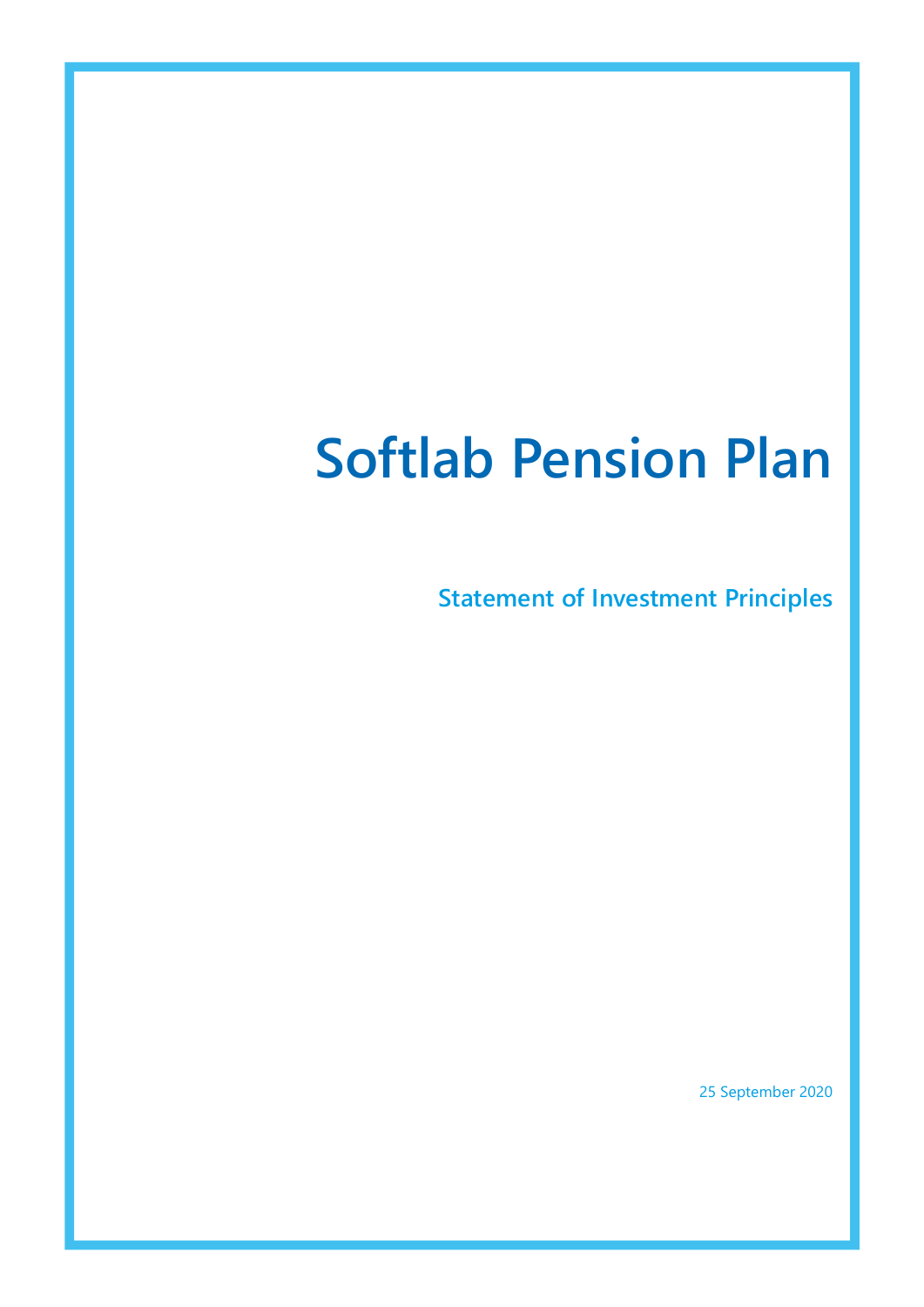# 1. Introduction

- 1.1. This is the Statement of Investment Principles prepared by the Trustee of the Softlab Pension Plan (the Plan). This statement sets down the principles governing decisions about investments for the Plan to meet the requirements of the Pensions Act 1995, as amended by the Pensions Act 2004, and subsequent legislation, in particular the Occupational Pension Schemes (Investment) Regulations 2005 as amended by the Occupational Pension Schemes (Investment) (Amendment) Regulations 2010, The Pension Protection Fund (Pensionable Service), the Occupational Pension Schemes (Investment and Disclosure) (Amendment and Modification) Regulations 2018 and the Occupational Pension Schemes (Investment and Disclosure) (Amendment) Regulations 2019.
- 1.2. In preparing this statement the Trustee has consulted NTT Data UK Limited, the Principal Employer, and obtained advice from Barnett Waddingham Actuaries and Consultants Limited, the Trustee's investment consultants. Barnett Waddingham LLP is authorised and regulated by the Financial Conduct Authority.
- 1.3. This statement has been prepared with regard to the 2001 Myners review of institutional investment (including subsequent updates), and Scheme Funding legislation.
- 1.4. The Trustee will review this statement at least every three years or if there is a significant change in the policy on any of the areas covered by the statement.
- 1.5. The investment powers of the Trustee are set out in Clause 18 of the Definitive Trust Deed & Rules, dated 14 February 2000. This statement is consistent with those powers.

# 2. Choosing Investments

- 2.1. The Trustee's policy is to set the overall investment target and then monitor the performance of their managers against that target. In doing so, the Trustee considers the advice of their professional advisers, who they consider to be suitably qualified and experienced for this role.
- 2.2. The day-to-day management of the Plan's assets is delegated to one or more fund managers. The Plan's fund managers are detailed in Appendix 1 to this Statement. The fund managers are authorised and regulated by the Financial Conduct Authority, and are responsible for stock selection and the exercise of voting rights.
- 2.3. The Trustee reviews the appropriateness of the Plan's investment strategy on an ongoing basis. This review includes consideration of the continued competence of the fund managers with respect to performance within any guidelines set. The Trustee will also consult the employer before amending the investment strategy.

# 3. Investment Objectives

- 3.1. The Trustee's main investment objectives are:
	- to ensure that they can meet the members' entitlements under the Trust Deed and Rules as they fall due;
	- to manage the expected volatility of the returns achieved in order to control the level of volatility in the Plan's required contribution levels;
	- to invest in assets of appropriate liquidity which will generate income and capital growth to meet, the cost of current benefits which the Plan provides;
	- to reduce the risk of the assets failing to meet the liabilities over the long term;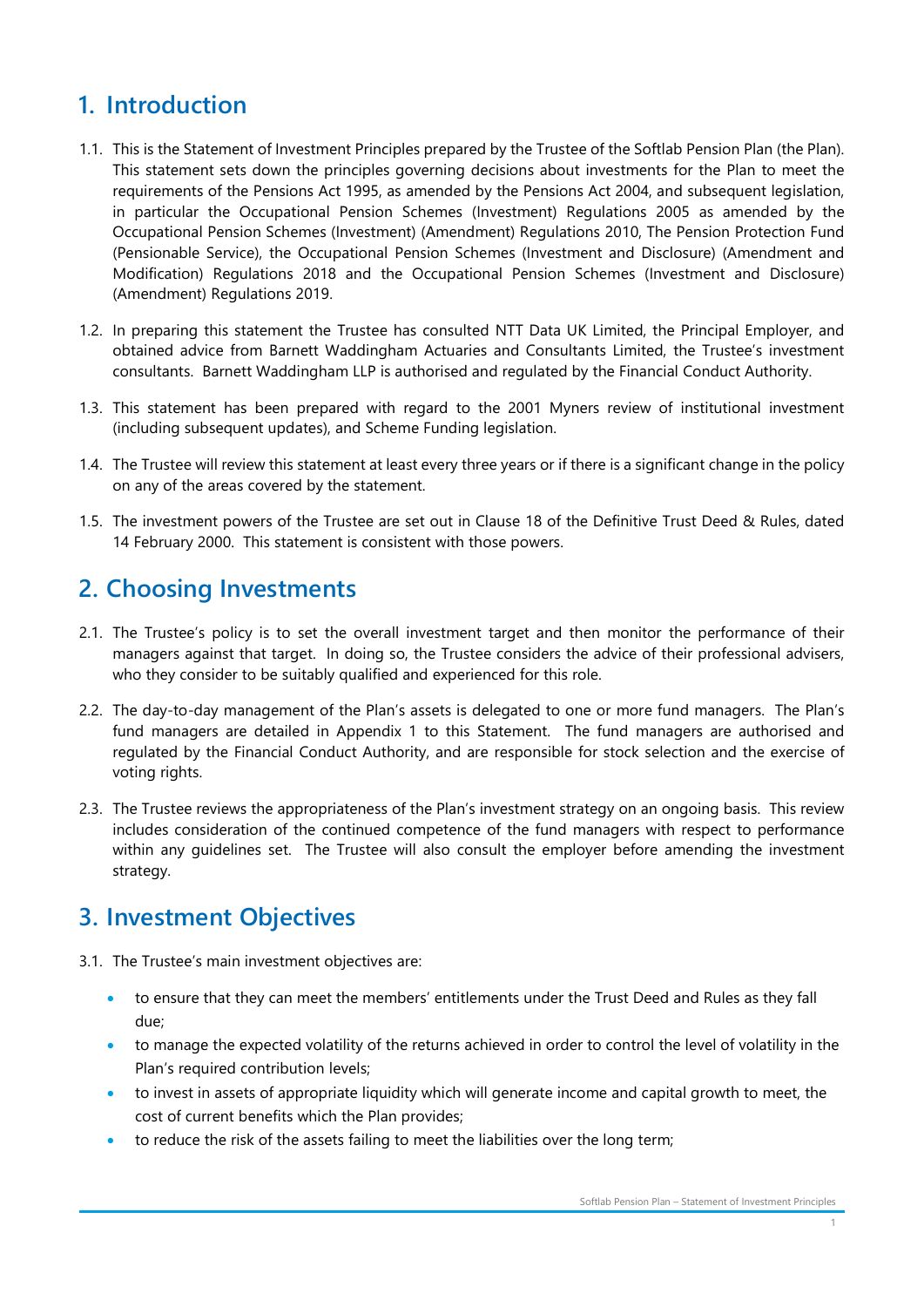- to minimise the long-term costs of the Plan by maximising the return on the assets whilst having regard to the above objectives.
- 3.2. The Trustee is aware of the relationship that exists between the particular investment portfolio that is held and the level of funding of the Plan's liabilities. The Trustee has obtained exposure to investments that they expect will meet the Plan's objectives as best as possible.

# 4. Kinds of investments to be held

- 4.1. The Plan can invest in a wide range of asset classes including:
	- Equities;
	- Bonds and credit;
	- Cash;
	- Property;
	- Alternatives, including private equity, commodities, hedge funds, infrastructure, currency, high yield debt and derivatives;
	- Annuity policies.
- 4.2. Any investment in derivative instruments is only made to contribute to a reduction in the overall level of risks in the portfolio or for the purposes of efficient portfolio management.

# 5. The balance between different kinds of investments

- 5.1. The Plan invests in assets that are expected to achieve the Plan's objectives. The allocation between different asset classes is contained within Appendix 2.
- 5.2. The Trustee considers the merits of both active and passive management for the various elements of the portfolio and may select different approaches for different asset classes. The current arrangements are set out in the Appendix 1 to this Statement.
- 5.3. From time to time the Plan may hold cash and therefore deviate from its strategic or tactical asset allocation in order to accommodate for any short term cashflows requirements or any other unexpected items.
- 5.4. The Trustee is aware that the appropriate balance between different kinds of investments will vary over time and therefore the Plan's asset allocation will be expected to change as the Plan's liability profile matures.

# 6. Risks

- 6.1. The Trustee has considered the following risks for the Plan with regard to its investment policy and the Plan's liabilities:
- 6.2. Risk versus the liabilities The Trustee will monitor and review the investment strategy with respect to the liabilities following each actuarial valuation. The investment strategy will be set with consideration of the appropriate level of risk required for the funding strategy as set out in the Plan's Statement of Funding Principles.
- 6.3. Asset Allocation risk The asset allocation is detailed in the Appendix 2 to this Statement and is monitored on a regular basis by the Trustee.
- 6.4. Fund manager risk The Trustee monitors each of the Plan's fund managers' performance on a regular basis in addition to having meetings with each manager from time to time as necessary, usually on an annual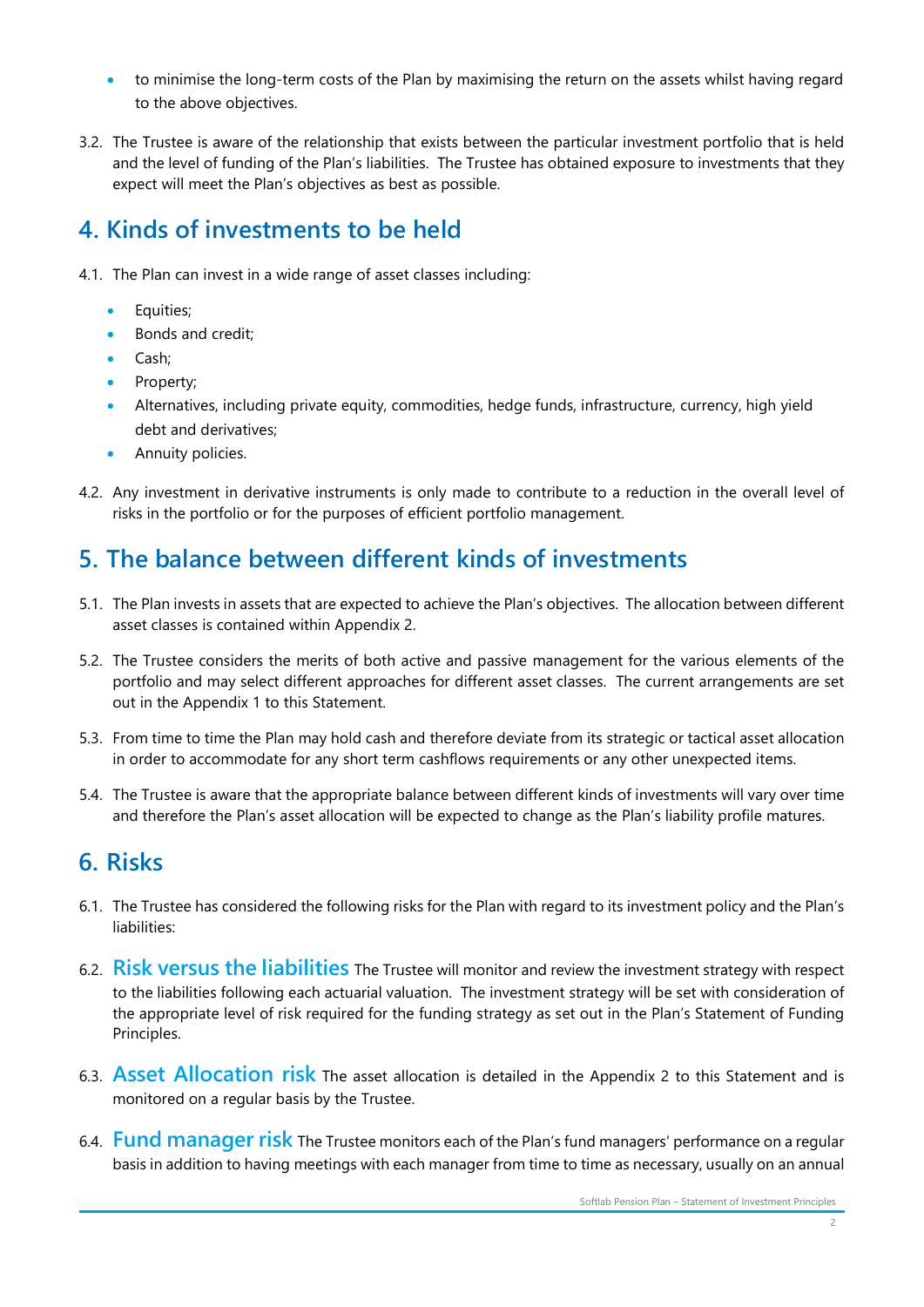basis. The Trustee has a written agreement with each fund manager, which contains a number of restrictions on how each fund manager may operate.

- 6.5. Concentration risk Each investment manager is expected to manage properly diversified portfolios and to spread assets across a number of individual shares and securities.
- 6.6. Loss of investment The risk of loss of investment by the investment manager and custodian is assessed by the Trustee. This includes losses beyond those caused by market movements (e.g. default risk, operational errors or fraud). The Trustee also undertakes an annual review of the internal controls and processes of the investment manager.
- 6.7. Liquidity risk The Plan invests in assets such that there is a sufficient allocation to liquid investments that can be converted into cash at short notice given the Plan's cash flow requirements. The Plan's administrators assess the level of cash held in order to limit the impact of the cash flow requirements on the investment policy.
- 6.8. Covenant risk The creditworthiness of the employer and the size of the pension liability relative to the employer's earnings are monitored on a regular basis. The appropriate level of investment risk is considered with reference to the strength of the employer covenant.
- 6.9. **Solvency and mismatching** Risk is addressed through the asset allocation strategy and ongoing triennial actuarial valuations. The Trustee is aware that the asset allocation required to minimise the volatility of the solvency position may be different from that which would minimise the volatility on the Plan's funding basis.
- 6.10. Currency risk The Plan may gain exposure to overseas currencies by investing in assets that are denominated in a foreign currency or via currency management.

# 7. Expected return on investments

- 7.1. The Trustee has regard to the relative investment return and risk that each asset class is expected to provide. The Trustee is advised by their professional advisors on these matters, who they deem to be appropriately qualified experts. However, the day-to-day selection of investments is delegated to the fund managers.
- 7.2. The Trustee recognises the need to distinguish between nominal and real returns and to make appropriate allowance for inflation when making decisions and comparisons.
- 7.3. In considering the expected return from investments, the Trustee recognises that different asset classes have different long-term expected returns and expected volatilities relative to the liabilities.
- 7.4. Having established the investment strategy, the Trustee monitors the performance of each fund manager against an agreed benchmark as frequently as appropriate according to market conditions and the Plan's funding position. The Trustee meets the Plan's fund managers as frequently as is appropriate in order to review performance.

# 8. Realisation of investments

- 8.1. The Trustee has delegated the responsibility for buying and selling investments to the fund managers. The Trustee has considered the risk of liquidity as referred to above.
- 8.2. Ultimately, the investments will all have to be sold when the Plan's life comes to an end. In this situation, the Trustee is aware of the fact that the realisable value of some investments, were there to be a forced sale, might be lower than the market value shown in the Plan accounts.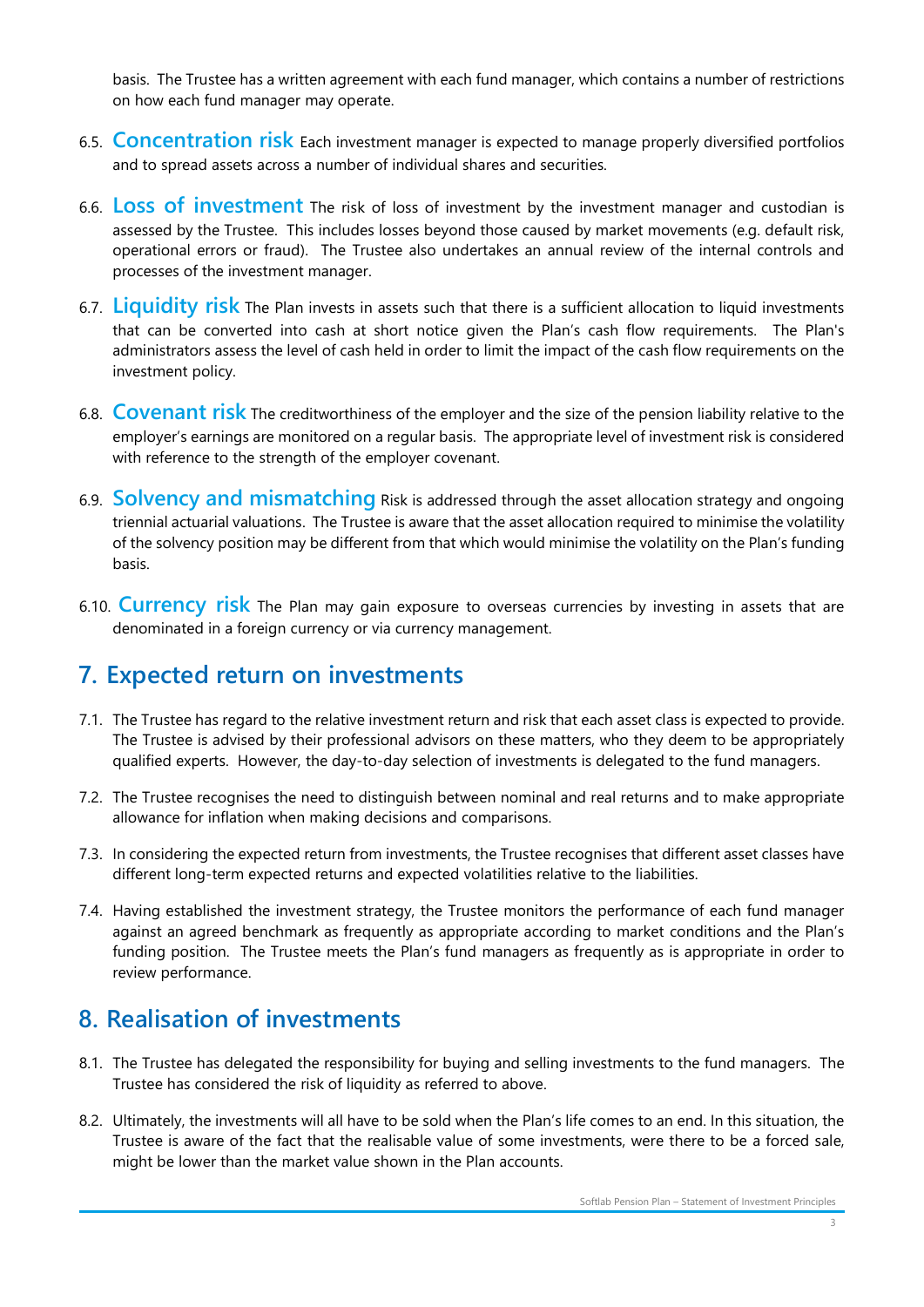# 9. Environmental, Social and Governance considerations, the exercise of voting rights, engagement activities and non-financial matters

### Policy on Environmental, Social and Governance ("ESG") considerations

- 9.1. The Trustee believes that ESG factors as well as climate risk are potentially financially material and therefore has a policy to consider these, alongside other factors, when selecting or reviewing the Plan's investments in order to avoid unexpected losses. The Trustee will be reliant on the information presented by the investment managers and their investment advisors regarding the extent to which an investment manager allows for ESG in making their investment decisions. Furthermore, an investment manager's excellence in this area will not take precedence over other factors, including (but not limited to) historical performance or fees.
- 9.2. As the investments are held in pooled funds, social, environmental and governance considerations are set by each of the investment managers. The Plan's investment manager will ultimately act in the best interests of the Plan's assets to maximise returns for a given level of risk. The Trustee will assess how this aligns with their own policies as set out in Appendix 1.
- 9.3. The Trustee has not imposed any restrictions relating to ESG issues on their investment managers and has not imposed any exclusions on their investment arrangements based on ESG factors.

#### Policy on stewardship

- 9.4. The Trustee believes that good stewardship and positive engagement can lead to improved governance and potentially better risk-adjusted investor returns. As an investor in pooled funds, the Trustee delegates the exercise of the rights (including voting rights) attaching to the Plan's investments to the investment managers, who are signatories to the UK Stewardship Code or equivalent. The Trustee expects the asset managers to take account of ESG factors and climate risk when exercising these rights and will monitor this through the annual Implementation Statement.
- 9.5. The Trustee also delegates the undertaking of engagement activities to the asset managers, which includes entering into discussions with company management in an attempt to influence behaviour. As part of this, the Trustee expects the Plan's active investment managers to assess and monitor developments in the capital structure for each of the companies in which the manager invests. This should include monitoring developments in ESG related issues, and in particular climate risk, across the relevant parts of the capital structure. This expectation has been communicated to the Plan's asset managers.
- 9.6. In selecting and reviewing their investment managers, where appropriate, the Trustee will consider each investment manager's policies on engagement and how those policies have been implemented. If the Trustee finds that any asset manager is not engaging with the companies in which the manager invests in a suitable manner or is not taking sufficient account of ESG matters in its exercising of voting rights, it will engage with that asset manager with the help of the Plan's Investment Consultants.
- 9.7. The Plan's investment consultants, Barnett Waddingham, are independent and no arm of their business provides asset management services. This, and their FCA Regulated status, makes the Trustee confident that the asset manager recommendations they make are free from conflict of interest.
- 9.8. The Trustee expects all asset managers to have and comply with a conflict of interest policy in relation to their respective engagement and ongoing operations. In doing so the Trustee believes they have appropriately managed the potential for conflicts of interest in the appointment of the asset manager and conflicts of interest between the Trustee/asset manager and the companies in which the manager invests.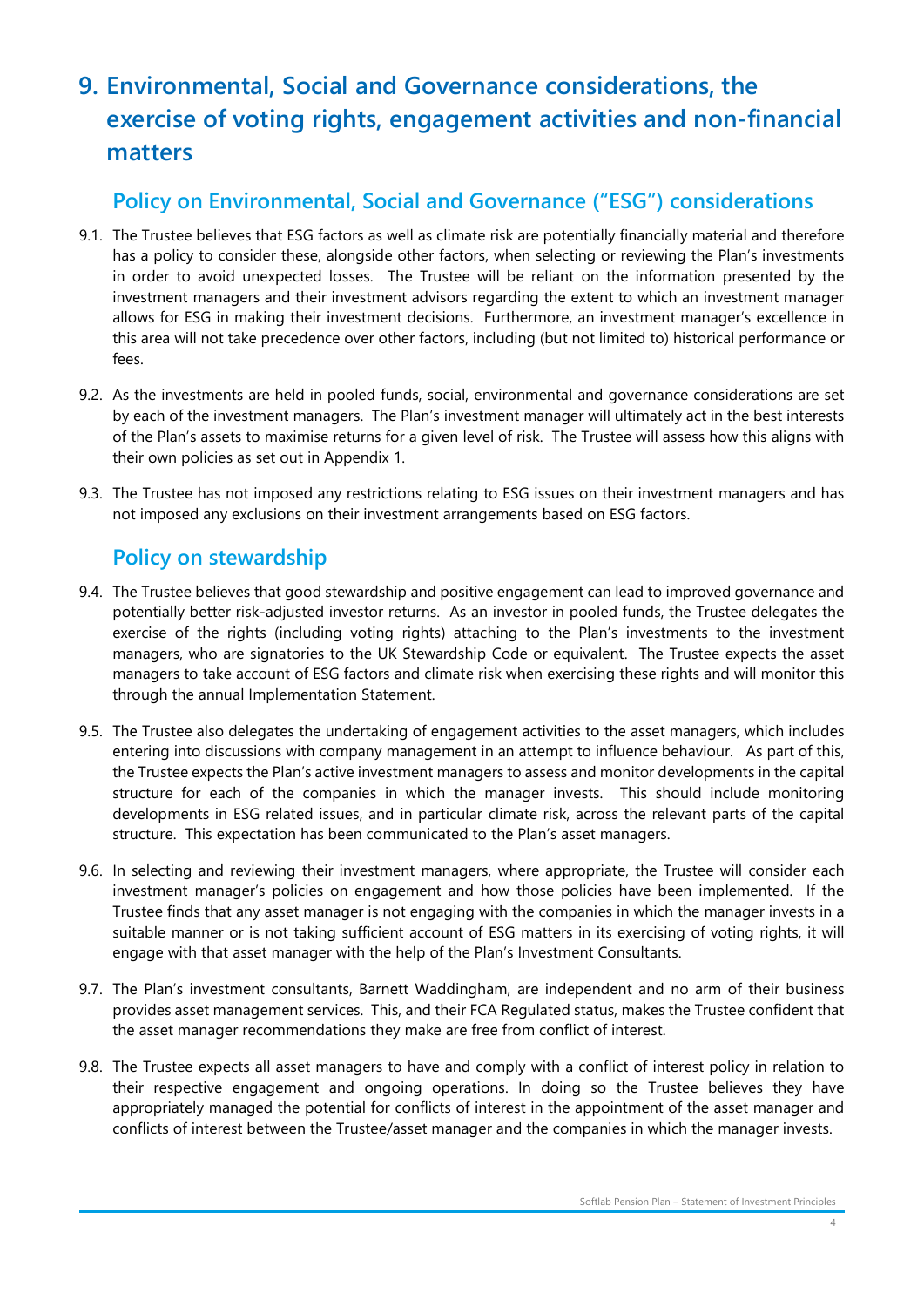9.9. The Trustee is currently keeping the investment strategy under review in light of the closure of one of the previous funds invested in and the move to the revised investment strategy. The Trustee's approach to ESG will be updated to reflect any changes and ESG factors will be considered as part of the strategy discussions.

#### Policy for taking into account non-financial matters

9.10.When constructing the investment strategy and selecting investment managers the Trustee does not prioritise non-financial matters.

# 10. Agreement

10.1.This statement was agreed by the Trustee, and replaces any previous statements. Copies of this statement and any subsequent amendments will be made available to the employer, the fund managers, the actuary and the Plan auditor upon request.

#### The Trustee of the Softlab Pension Plan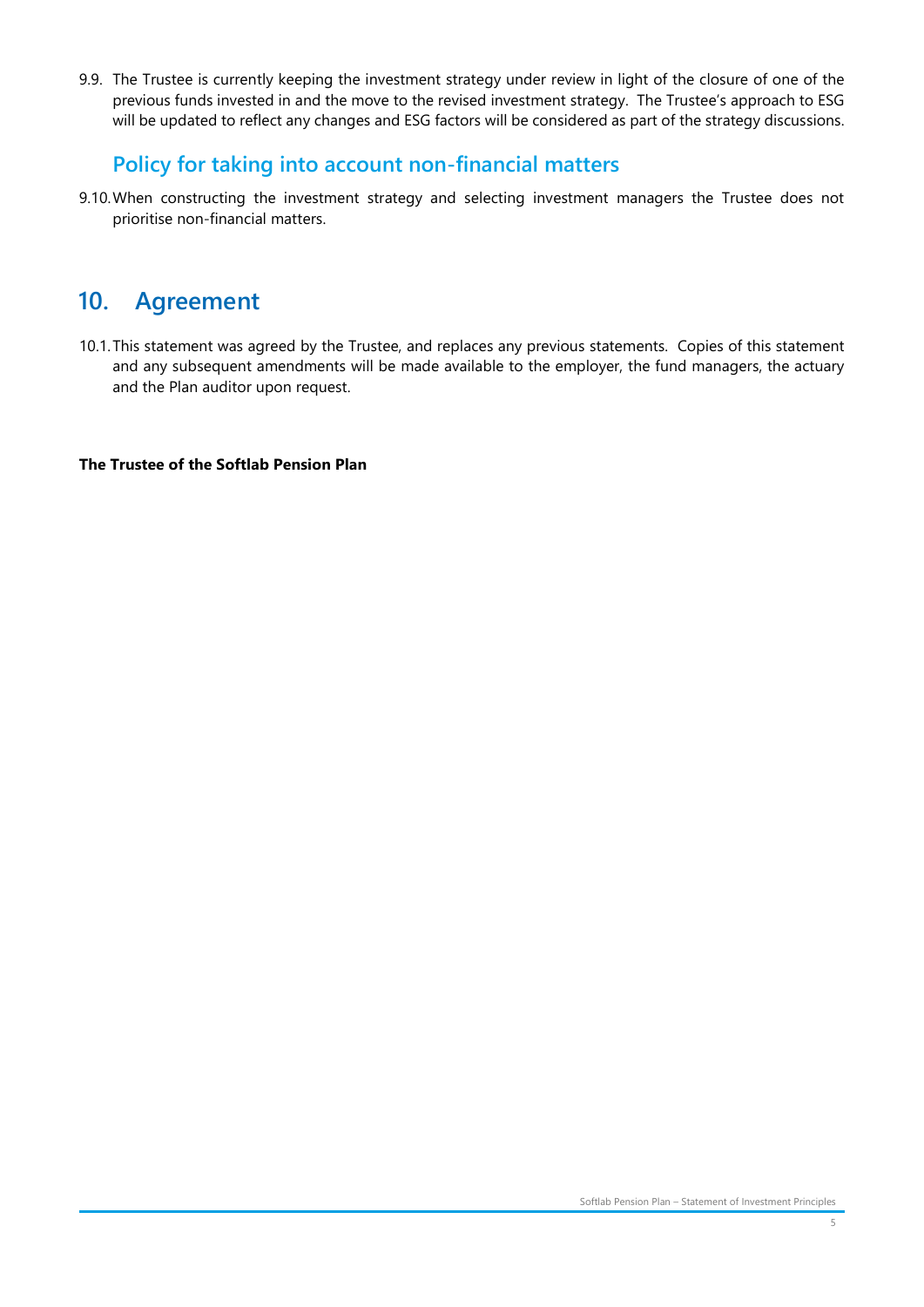# Appendix 1 Note on asset manager arrangements of the Plan as at September 2020 in relation to the current Statement of Investment Principles

#### Choosing investments

The Trustee has appointed Aberdeen Standard Investments (ASI) to carry out the day-to-day investment of the fund.

ASI is authorised and regulated by the Financial Conduct Authority.

The Trustee has appointed Barnett Waddingham Actuaries and Consultants Limited to advise on investment matters.

The Trustee has AVC contracts with the Prudential Assurance Company and The Equitable Life Assurance Society for the receipt of members' Additional Voluntary Contributions. The arrangement is reviewed from time to time.

### Kinds of investments to be held

The Trustee has considered all asset classes and has gained exposure to the following asset classes:

- **•** Equities;
- Bonds and credit;
- Alternatives;
- Cash;
- Derivatives;
- Swaps.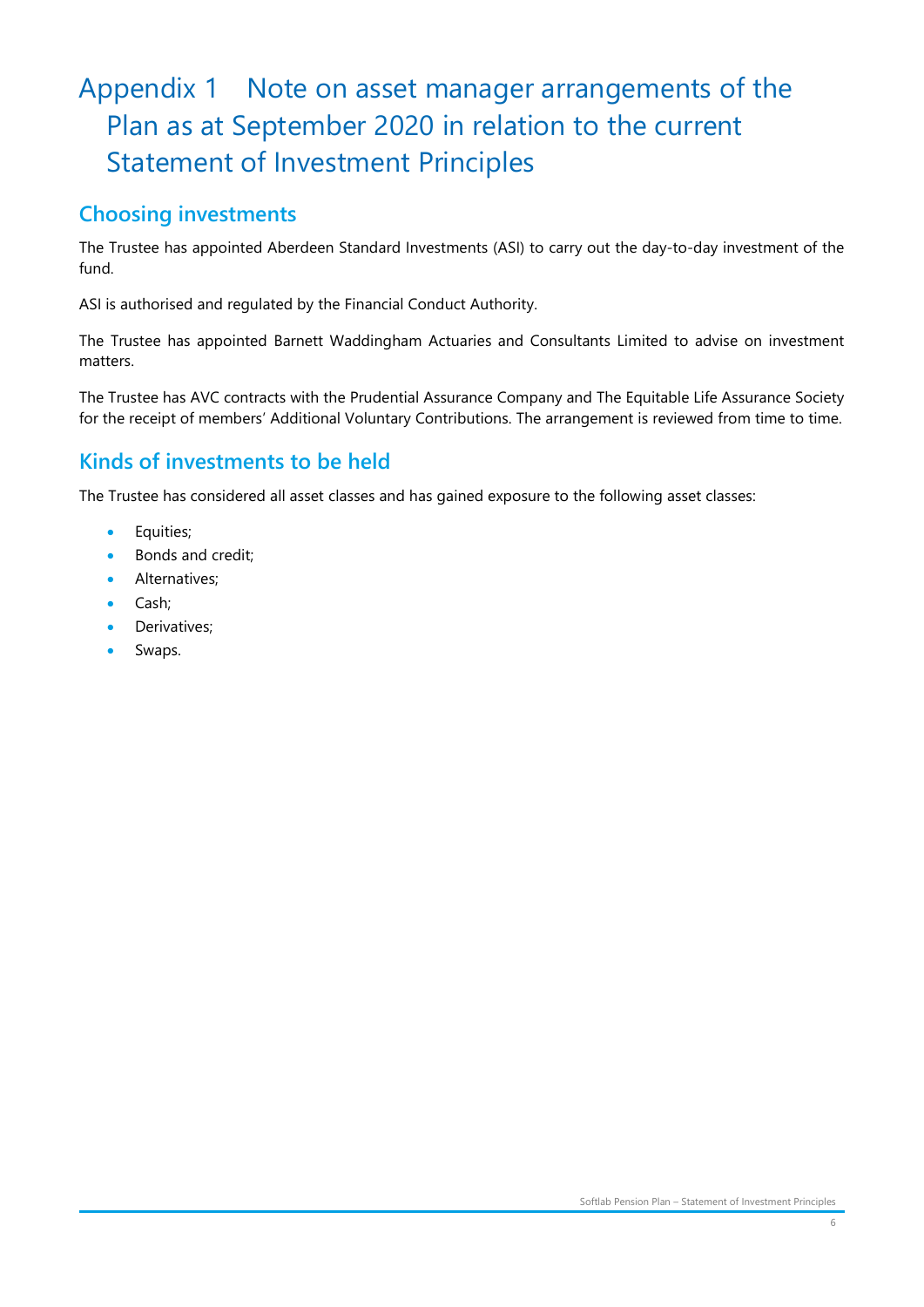#### Investment benchmarks and objectives

The investments in the LA AR II and LDI Funds intend to provide a degree of protection to the Plan against changes in interest rates (and inflation for the real LDI fund).

The investments in the GARS Fund aim to provide positive investment returns in all market conditions over the medium to long term.

The investments in the CDI Funds aim to provide cash flows which mature with a target duration in order to match those of a portion of the liabilities.

The investment benchmarks and objectives for each fund are given below:

| <b>Fund</b>      | <b>Benchmark</b>                                                                                                                                                | Objective                                                                                                                                                                                                                                   |
|------------------|-----------------------------------------------------------------------------------------------------------------------------------------------------------------|---------------------------------------------------------------------------------------------------------------------------------------------------------------------------------------------------------------------------------------------|
| <b>GARS Fund</b> | 6 month GBP LIBOR                                                                                                                                               | 6 month GBP LIBOR +5% per annum<br>over rolling 3 year periods, gross of<br>fees                                                                                                                                                            |
| LA AR II Fund    | Target Liability Profile - a set of<br>cashflows defined by ASI,<br>representing a typical pension scheme<br>profile upon which the liability hedge<br>is based | To hedge the nominal or real interest<br>rate sensitivity of each fund's Target<br>Liability Profile, and also to seek<br>returns from the Growth Portfolio of<br>3 month LIBOR +3% per annum over<br>rolling 3 year periods, gross of fees |
| <b>CDI Funds</b> | No measurable benchmark                                                                                                                                         | To hold bonds which mature as close<br>as possible to the target dates of the<br>fund. Each fund also targets paying<br>coupons on a semi-annual basis.                                                                                     |
| LDI Funds        | Gilts based benchmark                                                                                                                                           | To provide hedging against changes<br>in the value of liabilities arising from<br>movements in interest rates and (in<br>the Real Fund) inflation expectations.                                                                             |

The performance of fund managers will be monitored as frequently as the Trustee considers appropriate in light of the prevailing circumstances. The monitoring takes into account both short term and long term performance.

The Trustee recognises that the asset allocation of investment in different asset classes will vary over time as a result of market movements. In particular, the allocation will vary due to interest rate and inflation movements, maturing CDI Funds and disinvestments from the GARS Fund to meet cash flow requirements. The allocation versus the target is reviewed from time to time and advice taken from the Plan's investment consultants as to whether any rebalancing is required.

#### Aligning the investment strategy and decisions of the asset manager with the Trustee's investment policies

When choosing an asset manager, the Trustee selects the manager that most closely aligns with their own investment strategy and policies, including their policy on ESG and climate risk.

The Trustee recognises that when investing in pooled funds there is limited scope to influence the asset manager's strategy and decisions but has resolved that: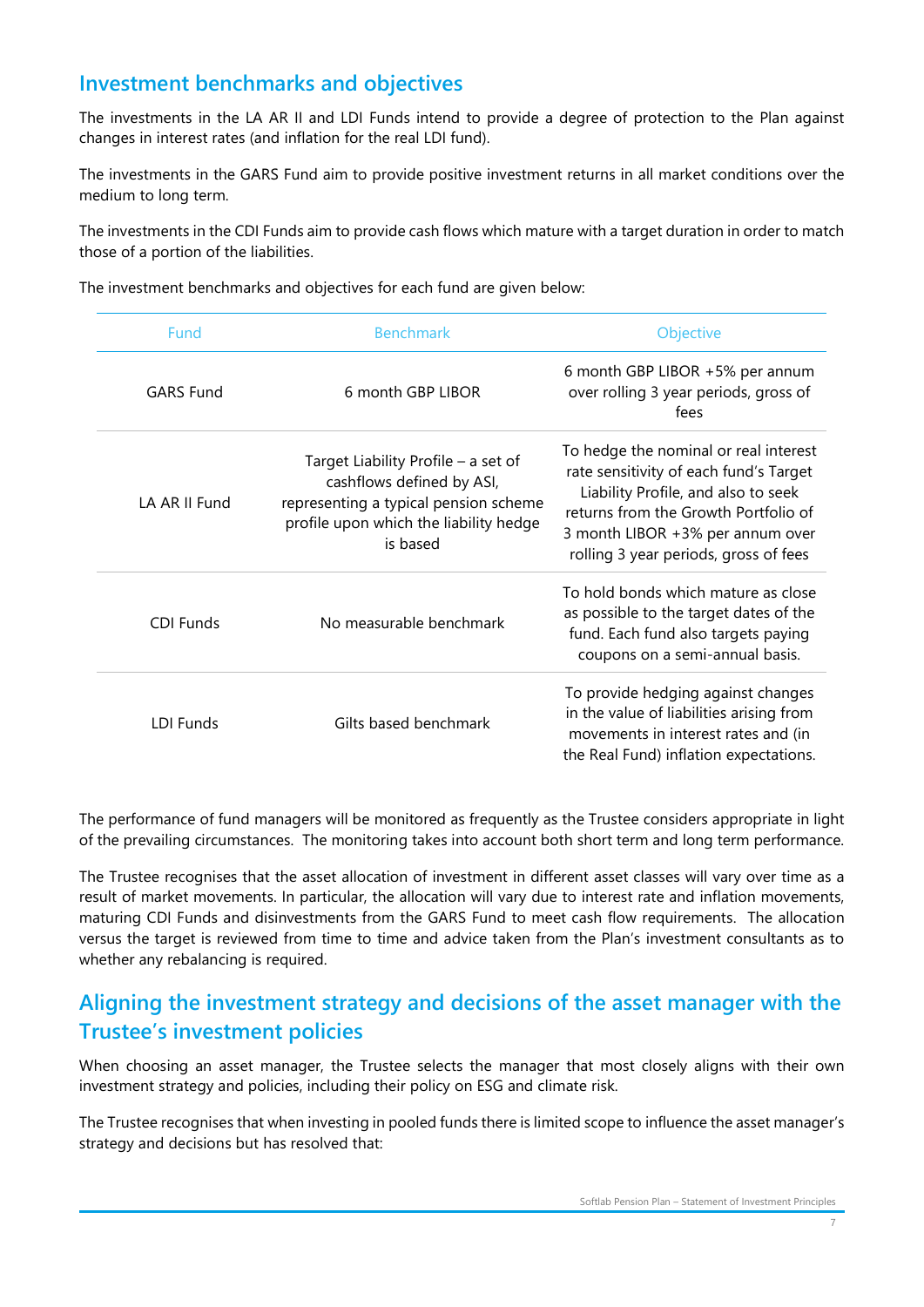- The performance of the Funds will be monitored relative to the stated investment objectives and philosophy, on which basis the manager has been appointed, to ensure the investment strategy and decisions continue to be in line with the Trustee's expectations.
- In the event that the asset manager ceases to invest in line with the Trustee's policies and expectations, including the management of ESG and climate related risks, their appointment will be reviewed.

## Incentivising asset managers to make decisions based on assessments about medium to long-term financial and non-financial performance of an issuer of debt or equity and to engage with issuers of debt or equity in order to improve their performance in the medium to long-term

In making investment decisions, the Trustee expects the Plan's active asset managers to assess the long-term financial and non-financial prospects of any investment. The Trustee believes that non-financial factors – such as ESG risk, climate risk and the engagement of asset managers with the companies in which they invest – may have a long-term impact on returns and therefore asset managers should take these into consideration when making decisions.

In order to encourage this, the Trustee has notified each manager of the following:

- The Trustee believes the use of rolling timeframes, typically 3 to 5 years, is consistent with ensuring the asset manager makes decisions based on an appropriate time horizon and will therefore focus on the performance of the asset managers over this timeframe. In particular, in the case of assets that are actively managed, the Trustee expects this to be sufficient to ensure an appropriate alignment of interests.
- The Trustee does not expect ESG considerations to be disregarded by the asset manager in an effort to achieve any short term targets.
- The Trustee expects asset managers to be voting and engaging on behalf of the Plan's holdings and the Trustee monitors this activity within the Implementation Statement in the Plan's Annual Report and Accounts.

# How the method (and time horizon) of the evaluation of the asset manager's performance and the remuneration for asset management services are in line with the Trustee's policies

Evaluation of asset manager's performance

From time to time the Trustee reviews each asset manager's performance on a net of fees basis. This is considered over 3-5 year periods, which is consistent with the Trustee's wider investment policies. This review reflects not only fund returns, but also whether the asset managers continue to invest in line with the Trustee's expectations in terms of their investment approach, philosophy and process. This includes the asset manager's approaches to ESG and climate risk.

Remuneration of asset manager

Details of the fee structures for each of the Plan's asset managers are contained in Appendix 2.

The Plan invests exclusively in pooled funds. In all cases, the asset manager's remuneration is linked to the value of the assets they manage on behalf of the Plan. Therefore, as the assets grow in value, due to successful investment by the asset manager, the manager receives more in fees and as values fall they receive less. The Trustee believes that this fee structure incentivises the manager to invest in a way that benefits the Plan; in particular, it enables the asset manager to focus on long-term performance.